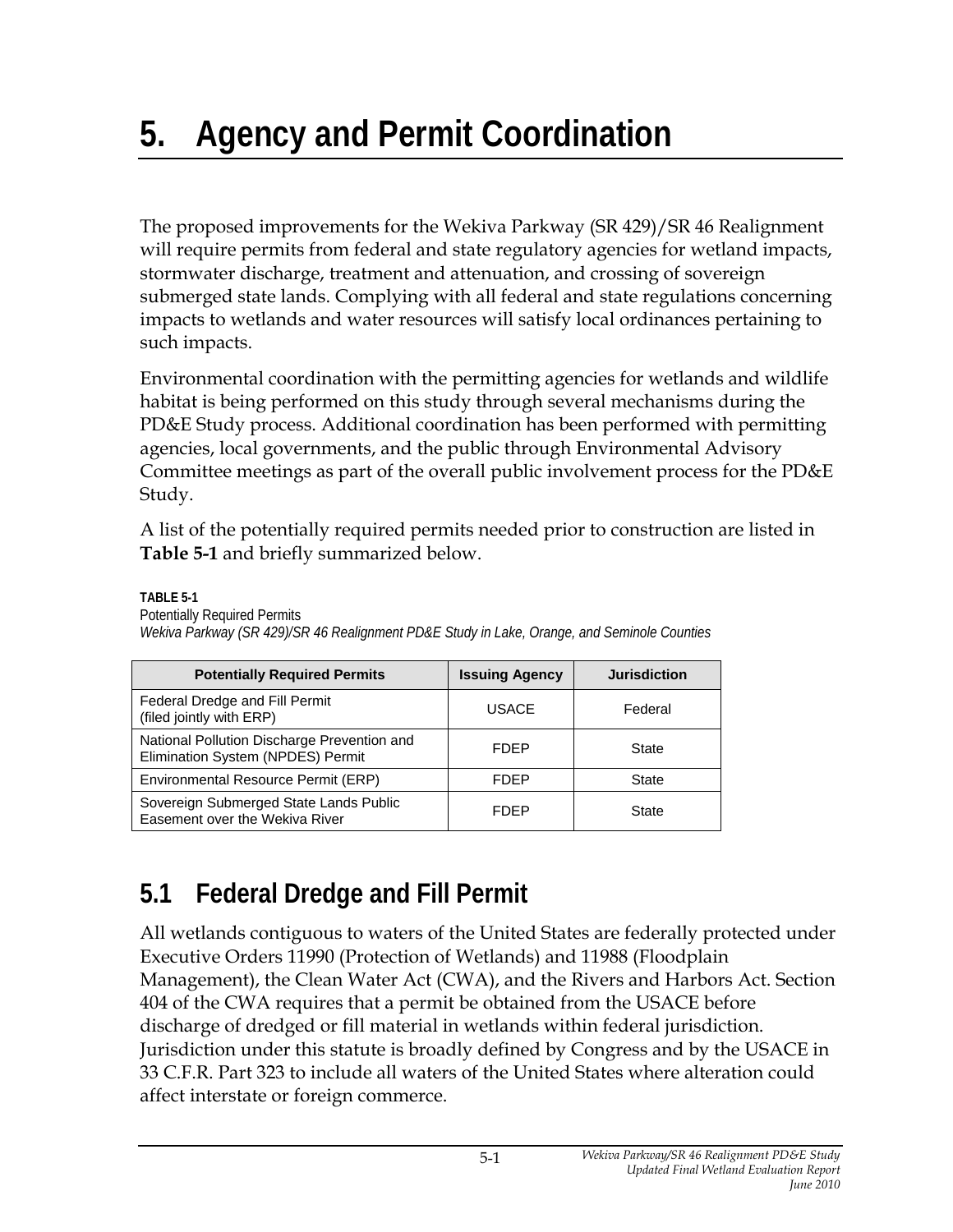The USACE is responsible for reviewing and processing the Environmental Resource Permit (ERP) application. The USACE Merritt Island/Cocoa Regulatory Office has jurisdiction over the study area and will be responsible for issuance of a Section 404 dredge and fill permit under the CWA.

The USACE issues different types of permits under the CWA, depending upon the nature of the activity and the specific adaptations for a permit type and for a particular proposed activity. Individual or standard permits are processed through an extensive review process which includes public notice, a public interest review and comment procedure, and receipt of comments from various federal agencies. The important commenting agencies in this process are the EPA, USFWS, and the National Marine Fisheries Service (NMFS).

Under Section 307 of the CWA, an activity (filling of wetlands) cannot violate the applicable state water quality standards or effluent standards. The operating agreement under the Florida Environmental Reorganization Act of 1993 provides that issuance of an ERP constitutes state water quality certification as required by Section 401 of the CWA, 33 U.S.C., 1341, unless the permit states otherwise. In addition, an activity cannot jeopardize the existence of federally listed endangered or threatened species or their habitat.

## **5.2 NPDES Permit**

A National Pollutant Discharge Prevention and Elimination System (NPDES) permit is required for this project because the proposed construction activity will disturb more than one acre of land surface. These activities include stormwater discharges from clearing, grading, stockpiling soil, and/or excavation.

FDEP is the permitting authority for NPDES stormwater permits in Florida (except for Indian Country lands). As the NPDES stormwater permitting authority (Section 403.0885, F.S.), FDEP is responsible for promulgating rules and issuing permits, managing and reviewing permit applications, and performing compliance and enforcement activities. The NPDES stormwater permitting program is separate from the ERP program. NPDES general permits for stormwater discharges require that the applicant submit a Notice of Intent (NOI) prior to discharging under this permit (40 CFR 122.28(b)(2)).

A Stormwater Pollution Prevention Plan (SPPP) is a requirement of the NPDES permit. Stormwater runoff from construction activities can have a significant impact on water quality by contributing sediment and other pollutants to waterbodies. The SPPP must demonstrate that appropriate pollution prevention techniques, to minimize erosion and sedimentation and to properly manage stormwater, will be implemented at the project construction site. SPPPs will include a site description, a description of controls that would be used at the site (e.g., erosion and sediment controls, stormwater management measures), a description of maintenance and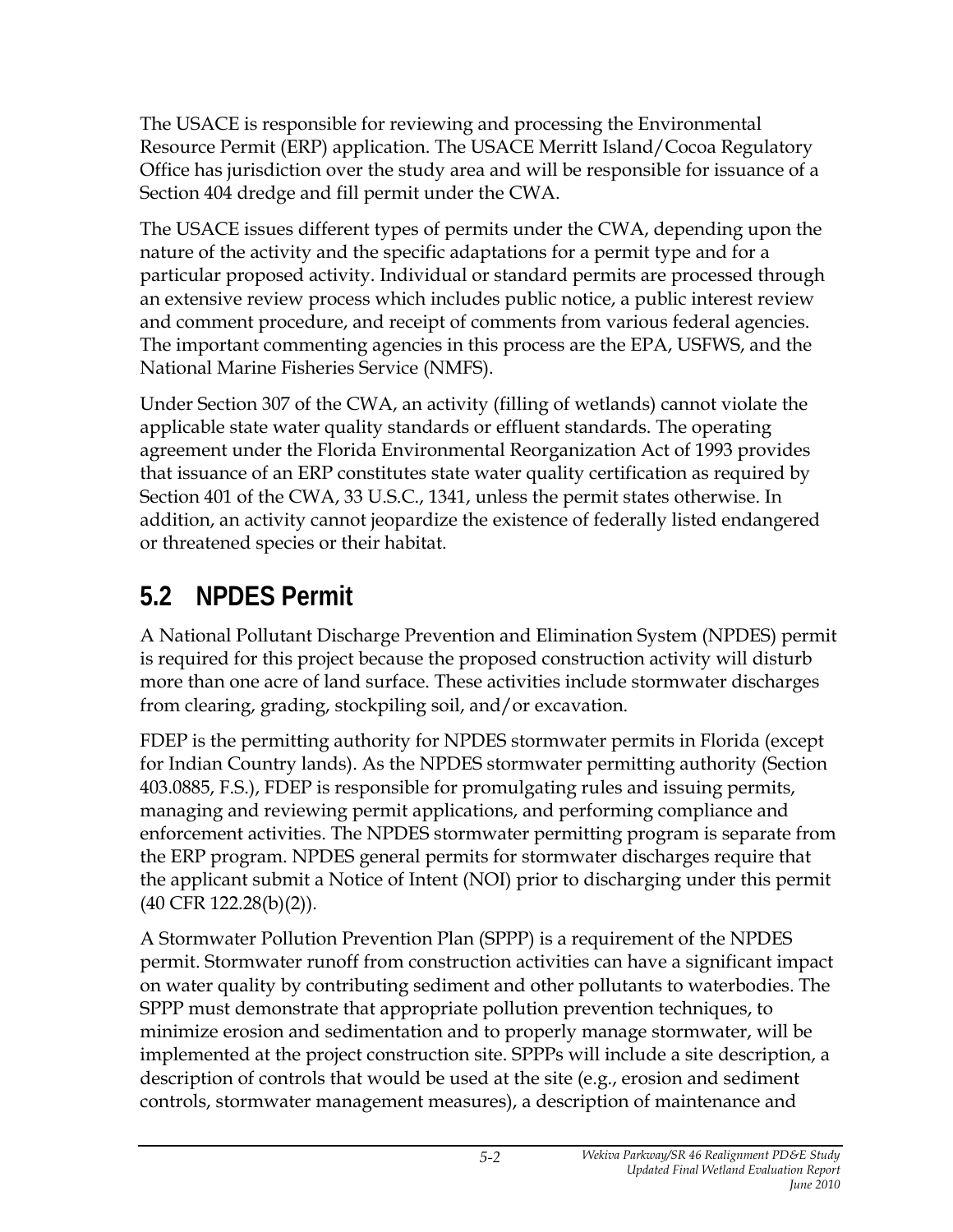inspection procedures, and a description of pollution prevention measures for any non-stormwater discharges that would exist. The applicant will submit a Notice of Termination (NOT) to FDEP after construction at the project site has undergone final stabilization and the site no longer discharges stormwater from the construction area.

### **5.3 Environmental Resource Permit**

The Florida Environmental Reorganization Act of 1993 consolidated wetland resource and surface water management permits into a single regulatory approval referred to as an Environmental Resource Permit (ERP). Under an operating agreement, FDEP and the water management districts (WMDs) have divided permitting, compliance, and enforcement programs for regulated activities that affect wetlands and other surface waters within the State of Florida. The agreement also addresses determinations of concurrence with the state's federally approved coastal zone management program, procedures for coordinating review of applications and enforcement activities, and joint review of mitigation bank permits. Finally, the agreement provides for interagency permitting meetings to be held by each party on a rotating basis and establishes a process for terminating the agreement with or without cause.

Under this operating agreement, the WMDs assumed permitting responsibilities for all highway projects within the state. However, under the Central Florida Beltway Mitigation Trust Fund statute (338.250, F.S.) the Wekiva Parkway (SR 429 - Western Beltway) project will be permitted by FDEP with coordination on mitigation plans with the St. Johns River WMD (Altamonte Springs Office). Wetland mitigation requirements will be partly addressed under a specific Multi-Party Settlement Agreement between FDEP, FDOT, the Expressway Authority, and the Wekiva River Mitigation Bank, L.L.C., as presented in an agreement excerpt in **Appendix D**. In addition to wetland mitigation, the terms of the Agreement also provide for right-ofway for Wekiva Parkway and grant a conservation easement over the mitigation bank property formerly known as "New Garden Coal", which was identified in the *Wekiva Parkway and Protection Act* as one of the properties to be acquired for conservation purposes.

Several types of permits are issued as ERPs. The type of permit that is required for a project depends on the type and size of the project and the total area of wetlands that is proposed to be impacted. The types of ERPs issued by the state are listed in Chapter 40C-4 and 40C-42, F.A.C. This project will require an Individual Permit.

The FDEP will, at a minimum, send copies of the ERP application to the USACE, the FWC, and the Florida Department of State, Division of Historical Resources, within three business days after receipt of the application for their review and comments. The state has 30 days to request additional information from the applicant to process